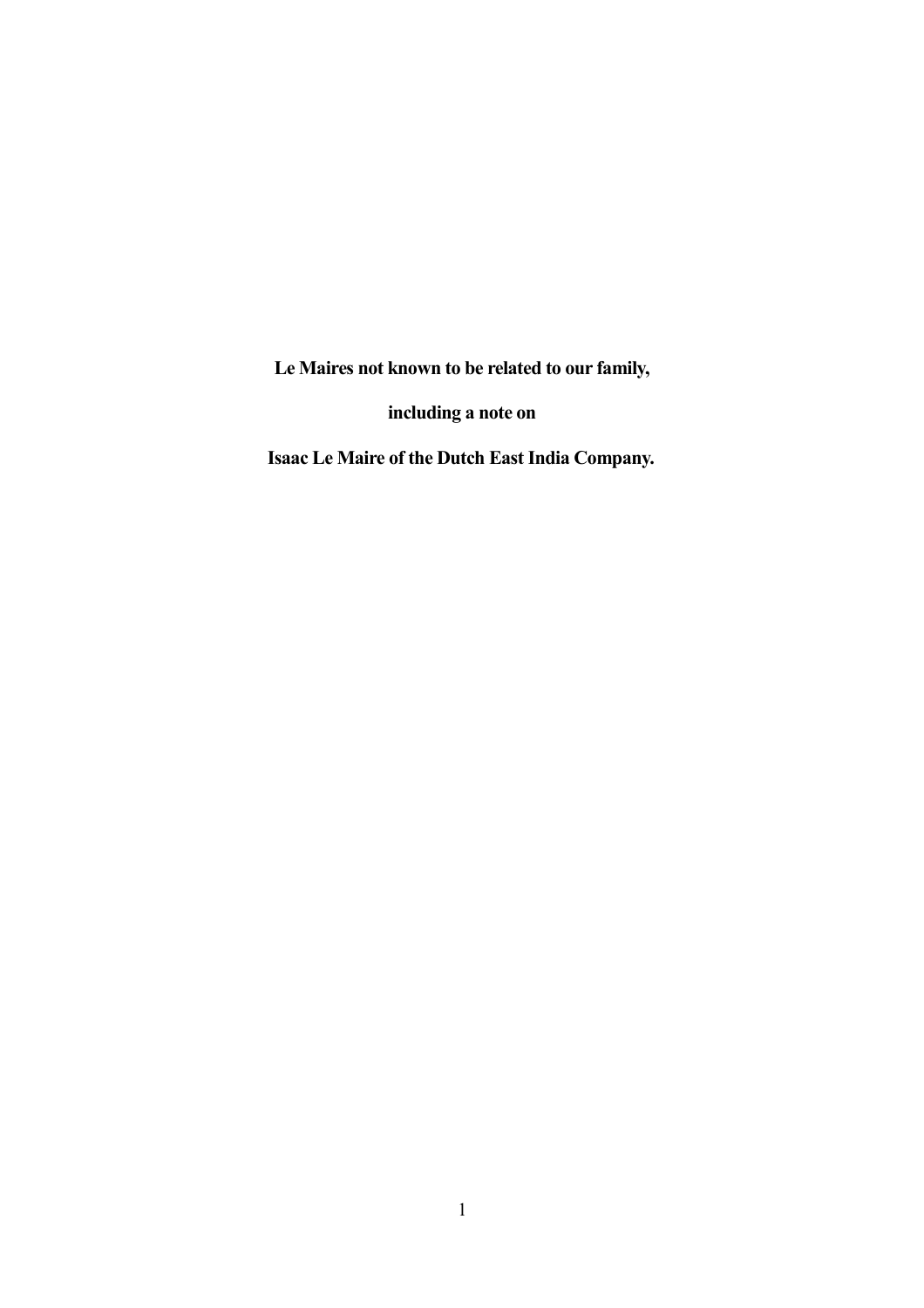#### Family of James Le Maire of Tournai

#### 1. **James Le Maire** #58 [of Turnay] m. **Catherine de Bary** #59, [of S Brixe] Children:

2. i **David Le Maire** #60.

*Second Generation*

2. **David Le Maire** #60 m. 9 Feb 1591, in Austin Friars,<sup>1</sup> **Sarah Tyron** #61.

Boyd's Inhabitants of London contains the following entry:

David Le Maire, son of James Le M of Turnay, and Catherine de Bary of S Brixe, daughter of Peter de Bary and Catherine Bonenfaut, married 9 Feb 1591 to Sarah Tyron at Austin Friars.

| Children: | Peter | will dated 1632. PCC 7.                  |
|-----------|-------|------------------------------------------|
|           | Mary  | bur 22 Aug 1645, marr 1 Henry Swinnerton |
|           |       | 2 Sir Francis Crane                      |
|           | Sarah | marr Edward Baeshe                       |

From *The General Armory of England, Scotland, Ireland, and Wales* by Sir Bernard Burke, Ulster King of Arms, (London 1884): David Le Maire, visit. London, 1563, (son of James Le Maire, of Tournay) Ar. Three Moors' heads couped ppr. *Crest* - A Moor's head couped ppr. *Motto* - Tempera te tempori.

 $(Ar)$  = argent or silver or white. ppr. = proper).

Children:

#### i **Peter Le Maire** #62.

 The bust of Sir Petrus Le Maire, formerly in St Margaret's Church, Lothbury, is now in a Bank vault. It was stolen, according to a churchwarden, by a vagrant and sold to a dealer for £200 about 1985-6. The dealer thought it was a replica but when he informed the Church he realized it was the original, valued then at £250,000.

The following appears on the wall at St Margaret's Church, Lothbury, London, adapted from a translation of a statement in French made in 1920, by Octave Jean Albert Ghislaine le Maire, member of the Archaeological Society of Maline, Belgium.

#### The Bust of Sir Peter le Maire

Peter le Maire, Knight, was born about 1593, probably in London. He died a Bachelor in 1631, at the age of 38, and was buried in the N.E. corner of the Choir of the Church of St Christopher le Stocks in London (on part of the site of the Bank of England), where his bronze bust, portraying him in Armour, was placed. This bust was removed later (about 1781) to the Church of St Margaret, Lothbury, where it is still (1920) to be seen on the top of a cupboard in the lobby at the West end of the Church.

The following words are written in Latin on the base of the bust.

#### PETRVS LE MAIRE Eques auratus, Londinensis, Aetat 38, 1631. (Peter le Maire, Knight, of London, Aged 38, 1631).

Peter le Maire had been Knighted by James I at Royston (Herts) July 18, 1624. He made a Will which was registered by his Brother-in-Law, Sir Francis Crane, twice Member of Parliament, who founded the (famous) Mortlake Tapestries, in 1631, and then resided in the Parish of St Botolph, Aldersgate, London.

Amongst other Legacies, Sir Peter le Maire left an Annuity of £5 to the Church of St Christopher le Stocks. (for the poor of the Parish).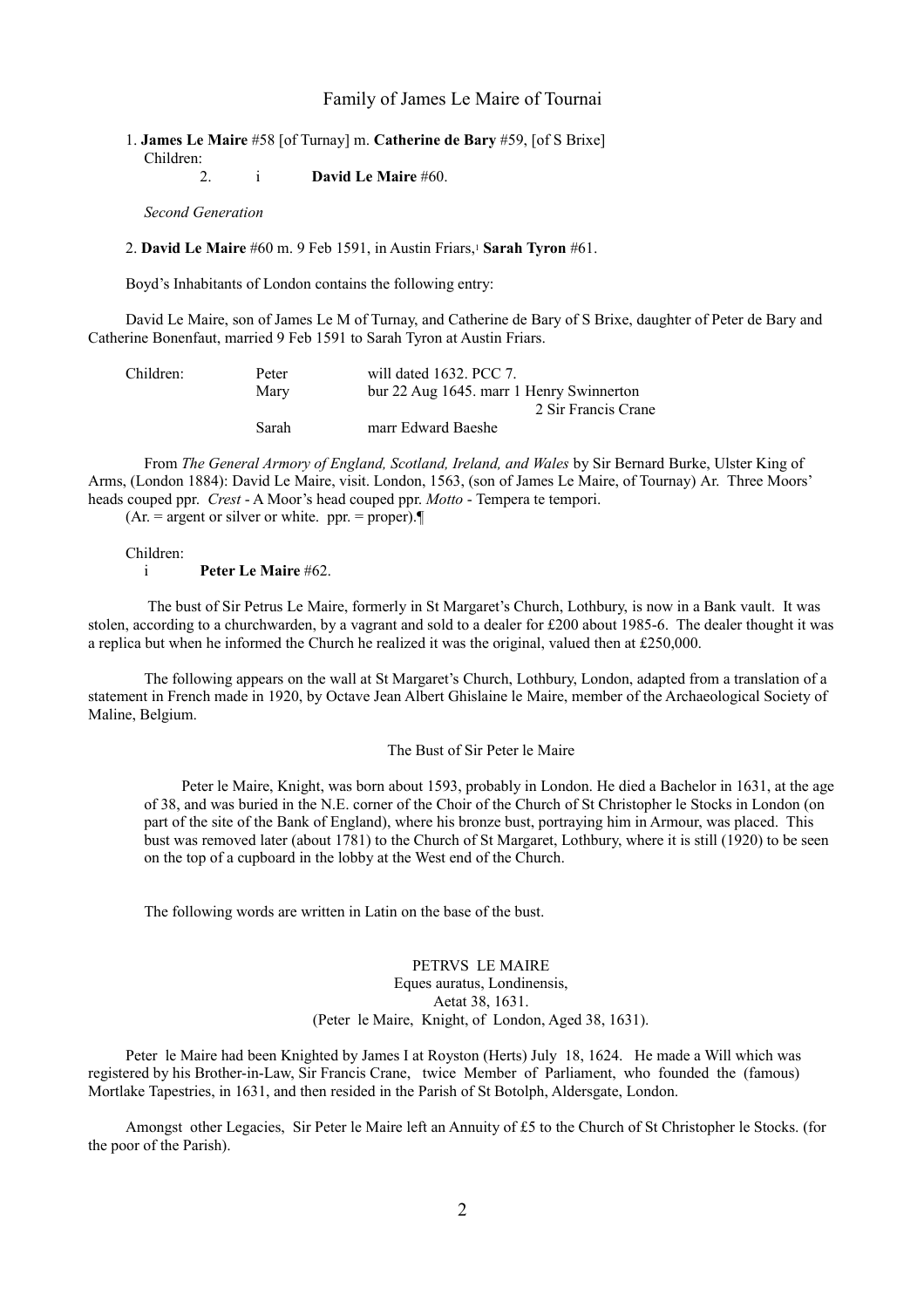The Bust, according to Dr Philip Norman, F.S.A. and Mr Henry Poole, A.R.A., is in the style and may be the work of Hubert le Soeur, who modelled the Statue of Charles I at Charing Cross.

It was cleaned of the black paint, with which it had been covered, reburnished and placed on the oak Pedestal at the last restoration of the Church (1922-1924). (Signed) J.G. Nairn Fletcher N. Ponsonby Churchwardens. William Priest (?) Curate-in-Charge. Henry Stepney (Henry Mosley, Bishop of Stepney). March 1927.

(The above names may not be correct: not all signatures were legible). P.H.L. 4 January 1990.

From Abstract of Huguenot Wills compiled by Henry Wagner, Vol E p 172 No 609.

Sir Peter Le Maire, Knt (Royston 18 July 1624) to be buried in St Christophers'. £200 to be bestowed in a monument. ? to the poor of the parish. £100 for clock. To my wife Hesther, dau. of Sir Edward Tirrel, Knt & Bart. £4000. Sister Mary, wife of Sir Francis Crane .. he, Sir Francis Crane whole executor. to chn of John Le Maire, preacher at Amsterdam. unkle Sir Wm Couteen an overseer, To Paule Antonio de Barry £500 if he returns from the Indies.. my poor kinsman and his wife £10 .. to Charles Harbord & John Beauchamp £5, to each of them to buy a scale of arms or a death's head in a ring to wear in remembrance of me. Many other legs. Da. 8 Jan. 1631. Pr. 16 Jan. 1631.

 $\mathcal{L}_\text{max}$  , where  $\mathcal{L}_\text{max}$ 

The above comments by Octave Le Maire and Henry Wagner are not consistent. The former states that Sir Peter died a bachelor whereas Wagner's account of the will states that Sir Peter left £4000 to his wife. Also, Boyd's *Inhabitants of London* states the will was dated 1632, whereas Wagner gives the date 1631.

ii **Mary Le Maire** #63 m. (1) Henry Swinnerton #65, m. (2) Francis Crane #66, [Knight] Mary fnrl 22 Aug 1645. (Boyd's *Inhabitants of London*).

 $\frac{1}{2}$ 

iii **Sarah Le Maire** #64 m. Edward Baeshe #67.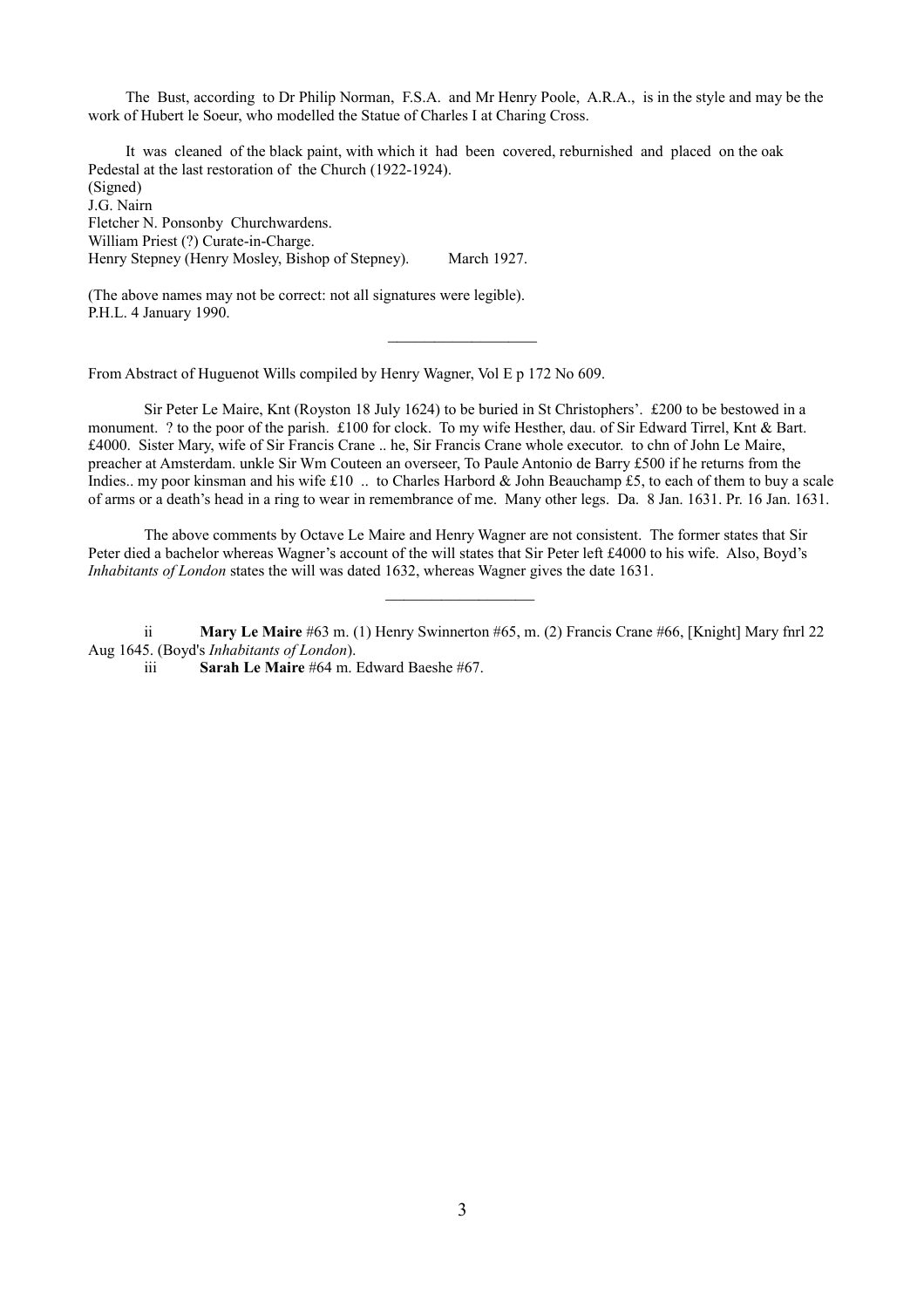### Family of Pierre Le Maire and Jeanne Billo

*Generation One*

## 1. **Pierre Le Maire**.

IGI records Le Maire Pierre, s of Jehan Le Maire and Marie Tomson bap. 13 Apr 1613 at Threadneedle St. and Le Maire Pr s of Claude Le Maire and Catherine de Beaumon bap. 30 July 1618. These dates would probably be close to the date of birth of #10, whose son was married in 1670.

He married<sup>[1](#page-3-0)</sup> Jeanne Billo, b. in Sedan.<sup>[2](#page-3-1)</sup> *Children:* 2. i. **Barthelemy Le Maire** b. 16.

*Generation Two*

# 2. **Barthelemy Le Maire**, b.  $16\frac{3}{2}$  $16\frac{3}{2}$  $16\frac{3}{2}$ .

As their first child was born in 1671 the parents were probably born 1645-50.

He married Marie Blanchart, married 26 Dec 1670 in French Church Threadneedle Street.<sup>[4](#page-3-3)</sup> b. in London,<sup>[5](#page-3-4)</sup> (daughter of Isaac Blanchart and Marie Jean).

- *Children:*
- i. Pierre Le Maire, baptized 19 Nov 1[6](#page-3-5)71 in French Church Threadneedle Street,<sup>6</sup>.

Probably died in infancy; these parents baptized another son Pierre on 18 May 1673.

ii. **Pierre Le Maire**, baptized 18 May 16[7](#page-3-6)3 in French Church Threadneedle Street,<sup>7</sup>

Probably died in infancy; these parents baptized another son Pierre on 6 Dec 1674.

iii. **Pierre Le Maire**, baptized 6 Dec 1674 in French Church Threadneedle Street.<sup>[8](#page-3-7)</sup>

Possibly this Pierre Le Maire is the same as #190 who was the father of Samuel Le Maire #66.

iv. **Jaques Le Maire**, baptized 8 Oct 1676 in French Church Threadneedle St,<sup>[9](#page-3-8)</sup>

<span id="page-3-0"></span><sup>1</sup> Hug. Soc. Pub. Quarto Ser. vol. 13, 49i.

<span id="page-3-1"></span><sup>2</sup> Hug. Soc. Pub. Quarto Ser. vol. 13, 49i.

<span id="page-3-2"></span><sup>3</sup> Hug. Soc. Pub. Quarto Ser. vol. 13, 49i.

<span id="page-3-3"></span><sup>4</sup> Hug. Soc. Pub. Quarto Ser. vol. 13, 49i.

<span id="page-3-4"></span><sup>5</sup> Hug. Soc. Pub. Quarto Ser. vol. 13, 49i.

<span id="page-3-5"></span><sup>6</sup> Hug. Soc. Pub. Quarto Ser. vol. 13, 201k. (also IGI).

<span id="page-3-6"></span><sup>7</sup> Hug. Soc. Pub. Quarto Ser. vol. 13, 207a. (also IGI).

<span id="page-3-7"></span><sup>8</sup> Hug. Soc. Pub. Quarto Ser. vol. 13, 213b. (also IGI).

<span id="page-3-8"></span><sup>9</sup> Hug. Soc. Pub. Quarto Ser. vol. 13, 220r. (also IGI).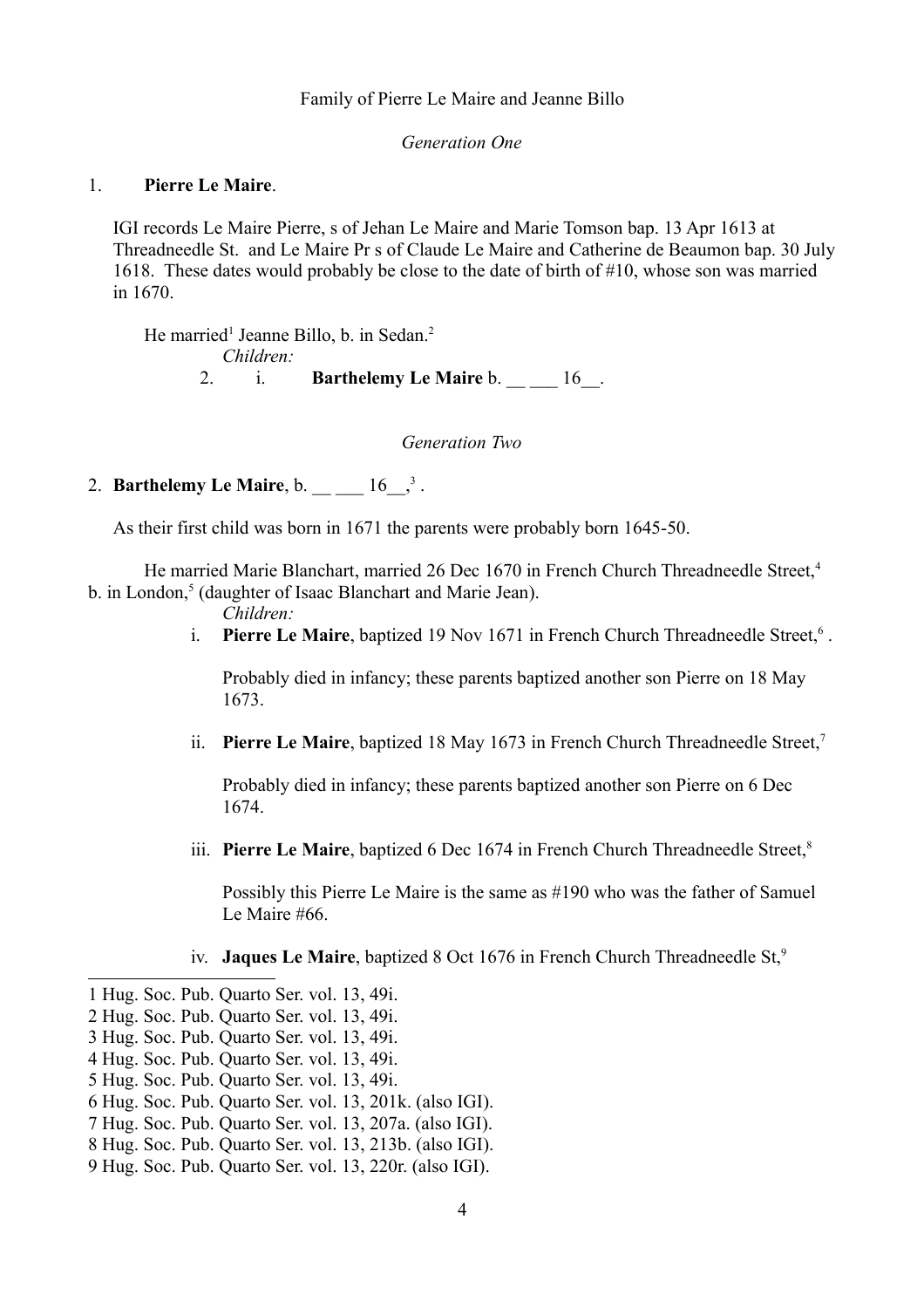- v. **Bartelemy Le Maire**, baptized 25 Dec 1678 in French Ch Threadneedle St,<sup>[10](#page-4-0)</sup>
- vi. **Marie Le Maire**, baptized 29 Feb 1680 in French Ch Threadneedle St,<sup>[11](#page-4-1)</sup>

The Register of the French Church published in HSP QS vol XIII shows the name as Maire.

vii. **Henry Le Maire**, baptized 4 Jun 1682,<sup>[12](#page-4-2)</sup>

A Henry Le Maire is in the Freedom Records of the CLRO, admitted April 1714 and described as a shipwright having served as an apprentice. Is this a link with our supposed nautical past? If this is the son of Barthelemy he would have been about 32 on admission to the Freedom.

# Family of Pierre Le Maire and Madelaine Gellé

*Generation One*

# 1. **Pierre Le Maire**.

This could be the Peter Le maire mentioned in Hug. Soc. Publns vol 33 1931 as, having lived in England for 15 years and used the weaving trade, was admitted a foreign master 16 Nov 1668. Or he could be the Peter Lemare, mentioned ibid p43, who served in Holland and was admitted to the Weavers' Company as a for. j. (journeyman) on 10 May 1675.

He married<sup>[13](#page-4-3)</sup> Madelaine Gellée.

*Children:*

i. **Pierre Le Maire**, baptized 2 Jun 1667 in French Ch Threadneedle St,<sup>[14](#page-4-4)</sup>

Possibly this Pierre Le Maire is the same as #190 who was the father of Samuel Le Maire #66.

- ii. **Jean Le Maire**, baptized 7 Nov 1669 in French Ch Threadneedle St, <sup>[15](#page-4-5)</sup>
- iii. **Daniel Le Maire**, baptized 27 Nov [16](#page-4-6)70 in French Ch Threadneedle St,<sup>16</sup>
- iv. **Marye Le Maire**, baptized 15 Feb 1674 in French Ch Threadneedle St,<sup>[17](#page-4-7)</sup>
- v. **Madelaine Le Maire**, baptized 27 Feb 1676 in French Ch Threadneedle St,<sup>[18](#page-4-8)</sup>.

<span id="page-4-0"></span><sup>10</sup> Hug. Soc. Pub. Quarto Ser. vol. 13, 230p. (also IGI).

<span id="page-4-1"></span><sup>11</sup> Hug. Soc. Pub. Quarto Ser. vol. 13, 236s. (also IGI).

<span id="page-4-2"></span><sup>12</sup> Hug. Soc. Pub. Quarto Ser. vol. 13, 251a. (also IGI).

<span id="page-4-3"></span><sup>13</sup> Marriage inferred from baptisms of children. Hug Soc Pubs Quarto Ser. vol 13.

<span id="page-4-4"></span><sup>14</sup> Hug. Soc. Pub. Quarto Ser. vol. 13, 185d. (also IGI).

<span id="page-4-5"></span><sup>15</sup> Hug. Soc. Pub. Quarto Ser. vol. 13, 193u. (also IGI).

<span id="page-4-6"></span><sup>16</sup> Hug. Soc. Pub. Quarto Ser. vol. 13, 197u. (also IGI).

<span id="page-4-7"></span><sup>17</sup> Hug. Soc. Pub. Quarto Ser. vol. 13, 210h. (also IGI).

<span id="page-4-8"></span><sup>18</sup> Hug. Soc. Pub. Quarto Ser. vol. 13, 218r. (also IGI).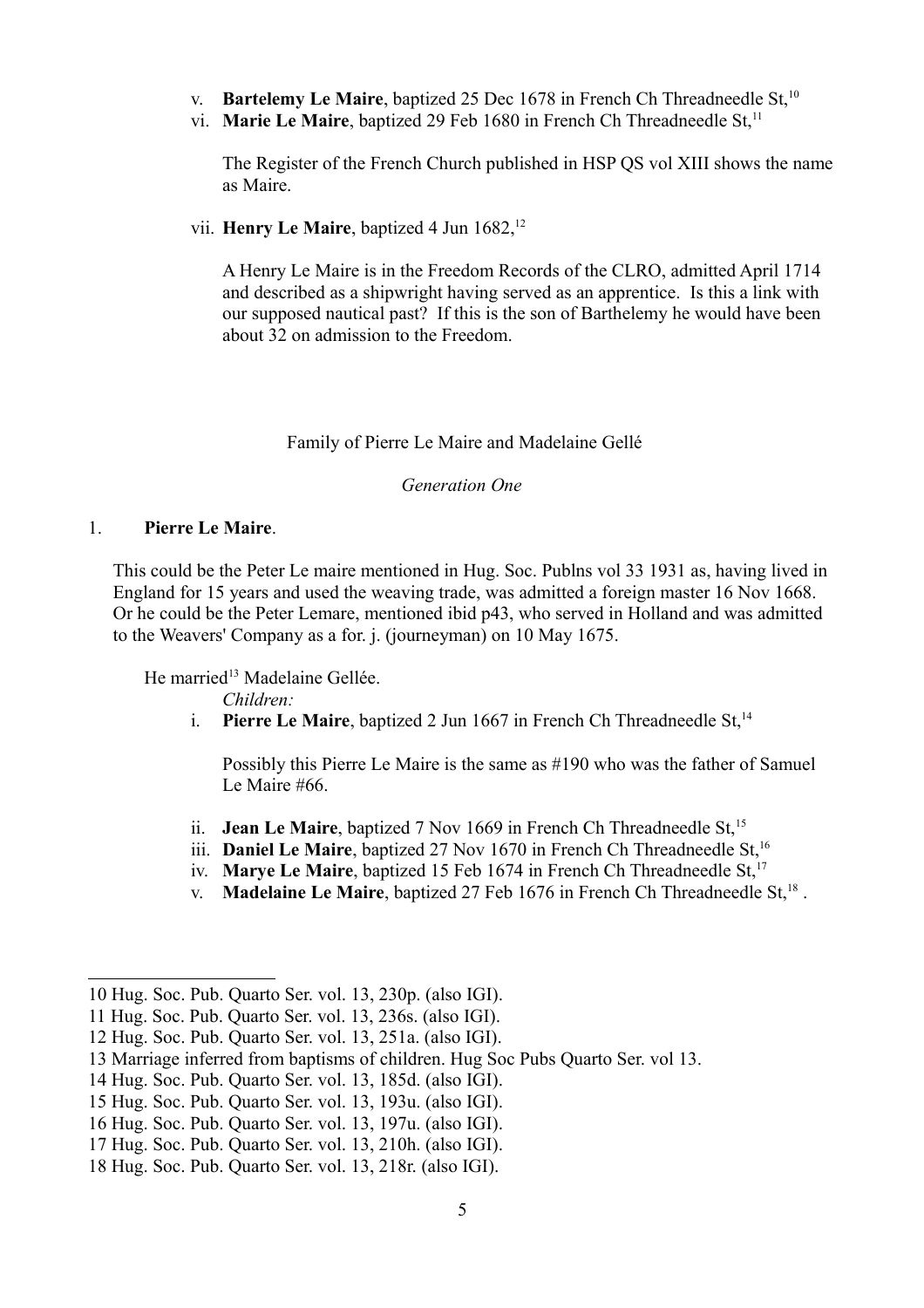*Generation One*

# 1. **Thomas Le Maire**.

Was this the Thomas #25 who was baptized 1 June 1701?

He married<sup>[19](#page-5-0)</sup> Marie Loiseau.

*Children:*

- i. **Marthe Le Maire**, b. 3 Jan 1721,<sup>[20](#page-5-1)</sup> baptized 15 Jan 1721 in French Church Threadneedle Street.<sup>[21](#page-5-2)</sup>
- ii. **Marianne Le Maire**, b. 3 Nov 17[22](#page-5-3),<sup>22</sup> baptized 18 Nov 1722 in French Church Threadneedle Street,<sup>[23](#page-5-4)</sup>
- iii. **Jean Le Mer**, b. 1 Aug 17[24](#page-5-5),<sup>24</sup> baptized 16 Aug 1724 in French Church Threadneedle Street,<sup>[25](#page-5-6)</sup>

Family of Thomas Le Maire and Marguerite

### *Generation One*

1. **Thomas Le Maire**, occupation Shawmaker.<sup>[26](#page-5-7)</sup> (possibly shawlmaker)

HSQS 58 Minutes of the Consistory of the French Church Threadneedle Street 1679-1692 pp339: 20 Sept 1691 Thomas Le Maire, native of St Omer, presented himself to make abj. (uration des erreurs de l'Eglise Romaine); he was urged to get better instructed. 18 Oct 1691, again presented himself and, being found better instructed, was admitted to make abj. next Sunday. Is this Thomas Le Maire (#21) whose first child was born 11 Dec 1692?

He married $27$  Marguerite.

*Children:*

- i. **Thomas Abraham Le Maire**, baptized 11 Dec 1692 in French Church Threadneedle Street $^{28}$  $^{28}$  $^{28}$
- ii. **Thomas Le Maire**, b. in Quaker Street,<sup>[29](#page-5-10)</sup> baptized 1 Jun 1701 in French Church Threadneedle Street, [30](#page-5-11)

<span id="page-5-0"></span><sup>19</sup> Marriage inferred from baptisms of children. Hug Soc Pubs Quarto Ser. vol 23. 117g.

<span id="page-5-1"></span><sup>20</sup> Hug. Soc. Pub. Quarto Ser. vol. 23. 116b.

<span id="page-5-2"></span><sup>21</sup> Hug. Soc. Pub. Quarto Ser. vol. 23. 116b.

<span id="page-5-3"></span><sup>22</sup> Hug. Soc. Pub. Quarto Ser. vol. 23. 117g.

<span id="page-5-4"></span><sup>23</sup> Hug. Soc. Pub. Quarto Ser. vol. 23. 117g.

<span id="page-5-5"></span><sup>24</sup> Hug. Soc. Pub. Quarto Ser. vol. 23. 118q.

<span id="page-5-6"></span><sup>25</sup> Hug. Soc. Pub. Quarto Ser. vol. 23. 118q.

<span id="page-5-7"></span><sup>26</sup> Hug. Soc. Pub. Quarto Ser. vol. 16. 254f.

<span id="page-5-8"></span><sup>27</sup> Marriage inferred from baptisms of children. Hug Soc Pubs Quarto Ser. vol 16.

<span id="page-5-9"></span><sup>28</sup> Hug. Soc. Pub. Quarto Ser. vol. 16. 343g.

<span id="page-5-10"></span><sup>29</sup> Hug. Soc. Pub. Quarto Ser. vol. 16. 209f.

<span id="page-5-11"></span><sup>30</sup> Hug. Soc. Pub. Quarto Ser. vol. 16. 209f.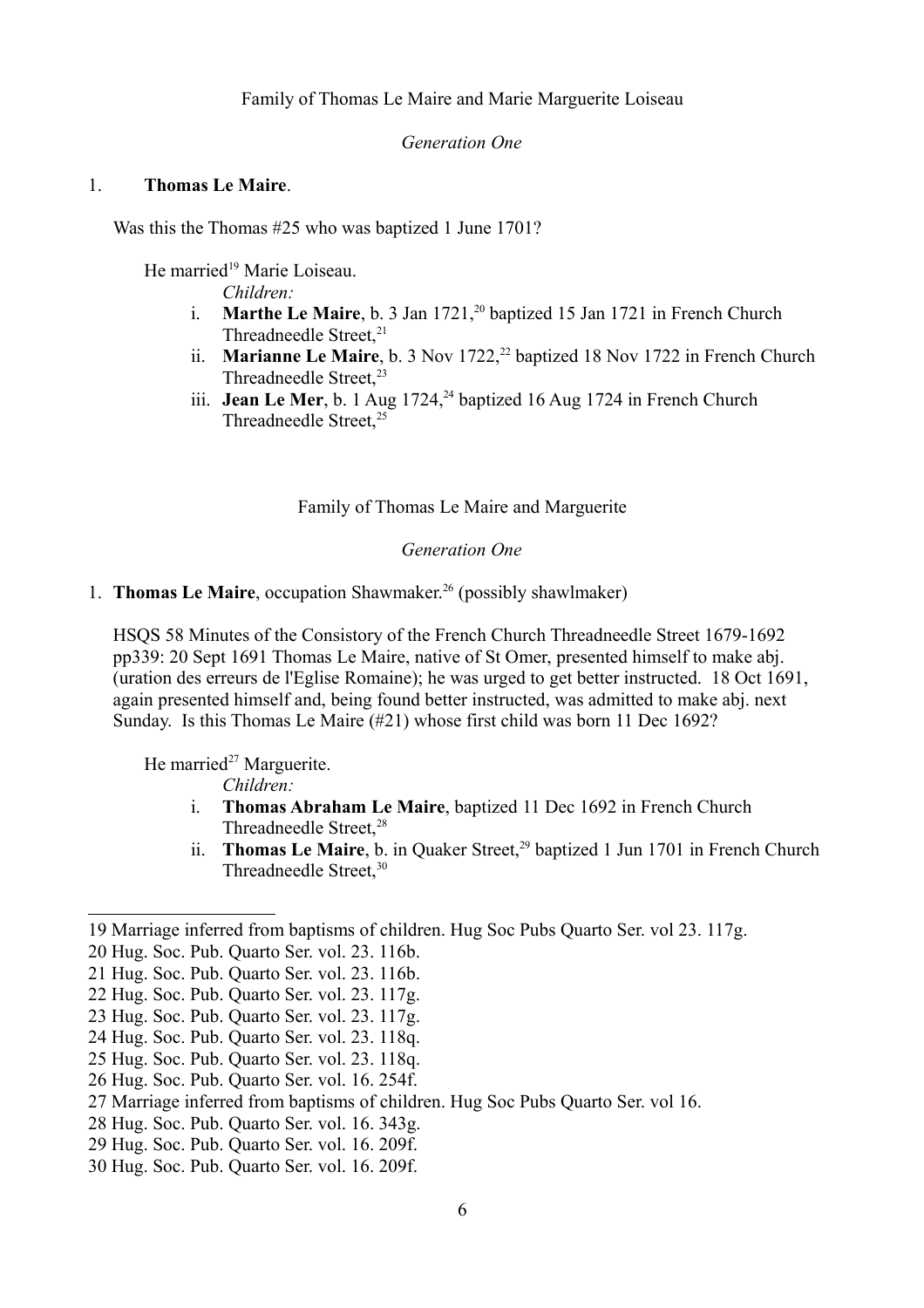Is this the same Thomas as #39 who married Marie Loiseau? Their first child was born 3 Jan 1721.

iii. **Henry Le Maire**, b. in Monmouth St, Churgon, Stepney Parish,<sup>[31](#page-6-0)</sup> baptized 10 Sep 1704 in French Church Threadneedle Street,<sup>[32](#page-6-1)</sup>

Family of Abraham Le Maire and Marguerite le Clerc

### *Generation One*

# 1. **Abraham Le Maire**.

Was this the Abraham, son of Samuel and Anne, baptized 19 October 1695? - see HSP Quarto Ser. 16, 95w.

He married<sup>[33](#page-6-2)</sup> Marie Marguerite le Clerc.

*Children:*

- i. **Esther Le Maire**, baptized 15 Oct 1721 in French Church Threadneedle Street,<sup>[34](#page-6-3)</sup>
- ii. **Susanne Le Maire**, b. 18 Apr 1723,<sup>[35](#page-6-4)</sup> baptized 5 May 1723 in French Church Threadneedle Street,<sup>[36](#page-6-5)</sup>
- iii. **Abraham Le Maire**, b. 15 Jun 1726,<sup>[37](#page-6-6)</sup> baptized 25 Jun 1726 in French Church Threadneedle Street,<sup>[38](#page-6-7)</sup>
- iv. **Marie Marguerite Le Maire**, b. 16 Jul 1728,<sup>[39](#page-6-8)</sup> baptized 28 Jul 1728 in French Church Threadneedle Street, [40](#page-6-9)
- v. **Anne Le Maire**, baptized 25 Apr 1731 in French Church Threadneedle Street,<sup>[41](#page-6-10)</sup>
- vi. **Jacques Le Maire**, baptized 4 Feb 1733 in French Church Threadneedle Street,<sup>[42](#page-6-11)</sup>
- vii. **Charles Le Maire**, b. 21 Nov 1736,<sup>[43](#page-6-12)</sup> baptized 4 Dec 1736 in French Church Threadneedle Street, [44](#page-6-13)

- <span id="page-6-6"></span>37 Hug. Soc. Pub. Quarto Ser. vol. 23. 107j.
- <span id="page-6-7"></span>38 Hug. Soc. Pub. Quarto Ser. vol. 23. 107j.
- <span id="page-6-8"></span>39 Hug. Soc. Pub. Quarto Ser. vol. 23. 129a.
- <span id="page-6-9"></span>40 Hug. Soc. Pub. Quarto Ser. vol. 23. 129a.
- <span id="page-6-10"></span>41 Hug. Soc. Pub. Quarto Ser. vol. 23. 149f.
- <span id="page-6-11"></span>42 International Genealogical Index.

<span id="page-6-13"></span>44 Hug. Soc. Pub. Quarto Ser. vol. 23. 182x.

<span id="page-6-0"></span><sup>31</sup> Hug. Soc. Pub. Quarto Ser. vol. 16. 254f.

<span id="page-6-1"></span><sup>32</sup> Hug. Soc. Pub. Quarto Ser. vol. 16. 254f.

<span id="page-6-2"></span><sup>33</sup> Marriage inferred from baptisms of children. Hug Soc Pubs Quarto Ser. vol 23. 82c.

<span id="page-6-3"></span><sup>34</sup> International Genealogical Index.

<span id="page-6-4"></span><sup>35</sup> Hug. Soc. Pub. Quarto Ser. vol. 23. 82c.

<span id="page-6-5"></span><sup>36</sup> Hug. Soc. Pub. Quarto Ser. vol. 23. 82c.

<span id="page-6-12"></span><sup>43</sup> Hug. Soc. Pub. Quarto Ser. vol. 23. 182x.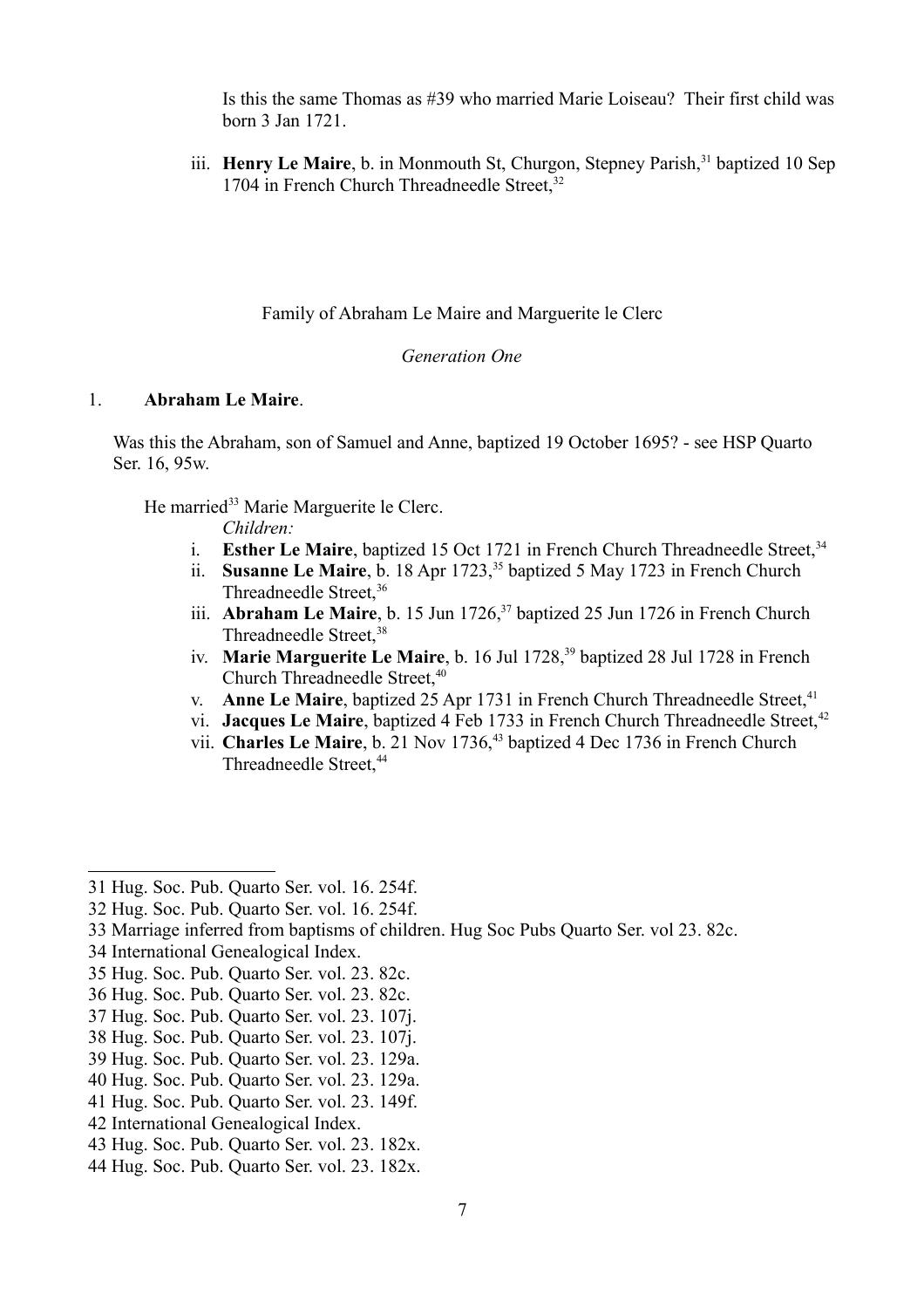### Family of Isaac Le Maire and Susanne

#### *Generation One*

- 1. **Isaac Le Maire**, occupation Weaver.<sup>[45](#page-7-0)</sup> He married<sup>[46](#page-7-1)</sup> Susanne \_\_\_\_\_\_\_\_\_. *Children:*
	- i. **Ester Le Mere**, b. in Eagle Street Shoreditch,<sup>[47](#page-7-2)</sup> baptized 6 Apr 1701 in French Church Threadneedle Street, <sup>[48](#page-7-3)</sup>
	- ii. **Marie Le Maire**, b. in Garders Rents near Webb St Shordish,<sup>[49](#page-7-4)</sup> baptized 14 Mar 1703 in French Church Threadneedle Street,<sup>[50](#page-7-5)</sup>
	- iii. **Marie Susanne Le Maire**, b. in Great Street near Jacob Well Shordith,<sup>[51](#page-7-6)</sup> baptized 10 Feb 1706 in French Church Threadneedle Street.<sup>[52](#page-7-7)</sup>
	- iv. **Marie Le Mere**, baptized 10 Oct 1708 in French Church Threadneedle Street.<sup>[53](#page-7-8)</sup>

Family of Jean Blanchard and Marie Le Maire

# *Generation One*

# 1. **Jean Blanchart**. He married Marie Le Maire.

*Children:*

- i. **Jean Blanchart**, b. 12 Jul 1669 in Guînes near Calais.<sup>[54](#page-7-9)</sup> baptized 21 Jul 1669 in Protestant Church Guînes, [55](#page-7-10)
- ii. **Marie Blanchart**, b. 25 Mar 1671 in Guînes,<sup>[56](#page-7-11)</sup> baptized 31 Mar 1661 in Protestant Church Guînes.<sup>[57](#page-7-12)</sup>
- iii. **Catherine Blanchart**, b. 19 Jan 1673 in Basse ville d'Ardres,<sup>[58](#page-7-13)</sup> baptized 22 Jan 1673 in Protestant Church Guînes,<sup>[59](#page-7-14)</sup>
- iv. **Jacques Blanchart**, b. 19 Feb 1676 in Basse ville d'Ardres,<sup>[60](#page-7-15)</sup> baptized 23 Feb 1676 in Protestant Church Guînes, <sup>[61](#page-7-16)</sup>

- <span id="page-7-2"></span>47 Hug. Soc. Pub. Quarto Ser. vol. 16. 207c.
- <span id="page-7-3"></span>48 Hug. Soc. Pub. Quarto Ser. vol. 16. 207c.
- <span id="page-7-4"></span>49 Hug. Soc. Pub. Quarto Ser. vol. 16. 235s.
- <span id="page-7-5"></span>50 Hug. Soc. Pub. Quarto Ser. vol. 16. 235s.
- <span id="page-7-6"></span>51 Hug. Soc. Pub. Quarto Ser. vol. 16. 270m.
- <span id="page-7-7"></span>52 Hug. Soc. Pub. Quarto Ser. vol. 16. 270m.
- <span id="page-7-8"></span>53 Hug. Soc. Pub. Quarto Ser. vol. 16. 295k.
- <span id="page-7-9"></span>54 Hug. Soc. Pub. Quarto Ser. vol. 3. 17.
- <span id="page-7-10"></span>55 Hug. Soc. Pub. Quarto Ser. vol. 3. 17.
- <span id="page-7-11"></span>56 Hug. Soc. Pub. Quarto Ser. vol. 3.
- <span id="page-7-12"></span>57 Hug. Soc. Pub. Quarto Ser. vol. 3.
- <span id="page-7-13"></span>58 Hug. Soc. Pub. Quarto Ser. vol. 3.
- <span id="page-7-14"></span>59 Hug. Soc. Pub. Quarto Ser. vol. 3.
- <span id="page-7-15"></span>60 Hug. Soc. Pub. Quarto Ser. vol. 3.
- <span id="page-7-16"></span>61 Hug. Soc. Pub. Quarto Ser. vol. 3.

<span id="page-7-0"></span><sup>45</sup> Hug. Soc. Pub. Quarto Ser. vol. 16. 235s.

<span id="page-7-1"></span><sup>46</sup> Marriage inferred from baptisms of children. Hug Soc Pubs Quarto Ser. vol 16.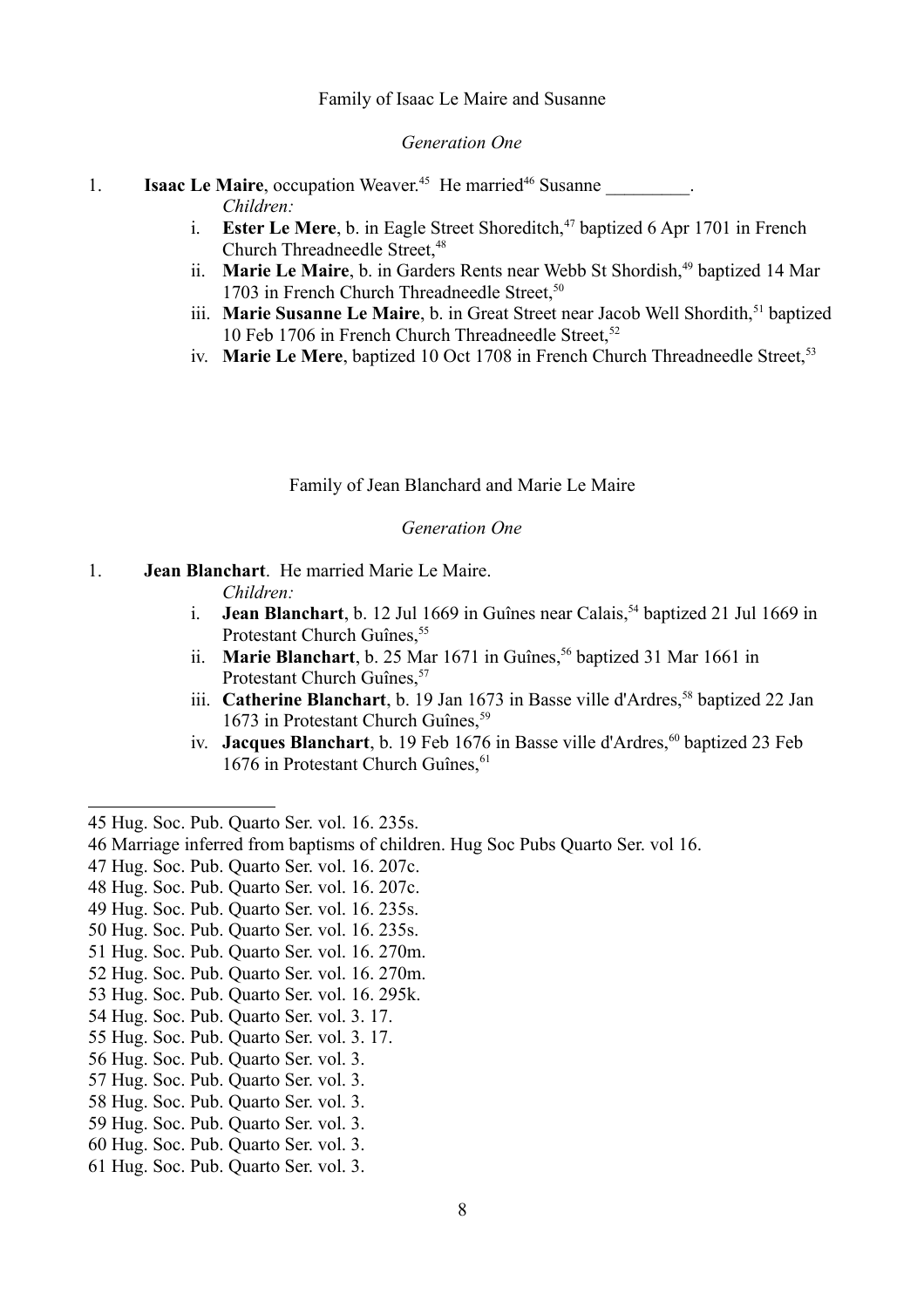v. **Jeanne Blanchart**, b. 19 Feb 1676 in Basse ville d'Ardres,<sup>[62](#page-8-0)</sup> baptized 23 Feb1676 in Protestant Church Guînes, <sup>[63](#page-8-1)</sup>

Family of Abraham Le Maire and Marguerite le Clerc

# *Generation One*

# 1. **Abraham Le Maire**.

Was this the Abraham, son of Samuel and Anne, baptized 19 October 1695? - see HSP Quarto Ser. 16, 95w.

He married<sup>[64](#page-8-2)</sup> Marie Marguerite le Clerc.

*Children:*

- i. **Esther Le Maire**, baptized 15 Oct 1721 in French Church Threadneedle Street.<sup>[65](#page-8-3)</sup>
- ii. **Susanne Le Maire**, b. 18 Apr 1723, <sup>[66](#page-8-4)</sup> baptized 5 May 1723 in French Church Threadneedle Street.<sup>[67](#page-8-5)</sup>
- iii. **Abraham Le Maire**, b. 15 Jun 1726,<sup>[68](#page-8-6)</sup> baptized 25 Jun 1726 in French Church Threadneedle Street,<sup>[69](#page-8-7)</sup>
- iv. **Marie Marguerite Le Maire**, b. 16 Jul 1728,[70](#page-8-8) baptized 28 Jul 1728 in French Church Threadneedle Street.<sup>[71](#page-8-9)</sup>
- v. **Anne Le Maire**, baptized 25 Apr 1731 in French Church Threadneedle Street,<sup>[72](#page-8-10)</sup>
- vi. **Jacques Le Maire**, baptized 4 Feb 1[73](#page-8-11)3 in French Church Threadneedle Street,<sup>73</sup>
- vii. **Charles Le Maire**, b. 21 Nov 1736,[74](#page-8-12) baptized 4 Dec 1736 in French Church Threadneedle Street,[75](#page-8-13)

- <span id="page-8-8"></span>70 Hug. Soc. Pub. Quarto Ser. vol. 23. 129a.
- <span id="page-8-9"></span>71 Hug. Soc. Pub. Quarto Ser. vol. 23. 129a.
- <span id="page-8-10"></span>72 Hug. Soc. Pub. Quarto Ser. vol. 23. 149f.

<span id="page-8-0"></span><sup>62</sup> Hug. Soc. Pub. Quarto Ser. vol. 3.

<span id="page-8-1"></span><sup>63</sup> Hug. Soc. Pub. Quarto Ser. vol. 3.

<span id="page-8-2"></span><sup>64</sup> Marriage inferred from baptisms of children. Hug Soc Pubs Quarto Ser. vol 23. 82c.

<span id="page-8-3"></span><sup>65</sup> International Genealogical Index.

<span id="page-8-4"></span><sup>66</sup> Hug. Soc. Pub. Quarto Ser. vol. 23. 82c.

<span id="page-8-5"></span><sup>67</sup> Hug. Soc. Pub. Quarto Ser. vol. 23. 82c.

<span id="page-8-6"></span><sup>68</sup> Hug. Soc. Pub. Quarto Ser. vol. 23. 107j.

<span id="page-8-7"></span><sup>69</sup> Hug. Soc. Pub. Quarto Ser. vol. 23. 107j.

<span id="page-8-11"></span><sup>73</sup> International Genealogical Index.

<span id="page-8-12"></span><sup>74</sup> Hug. Soc. Pub. Quarto Ser. vol. 23. 182x.

<span id="page-8-13"></span><sup>75</sup> Hug. Soc. Pub. Quarto Ser. vol. 23. 182x.